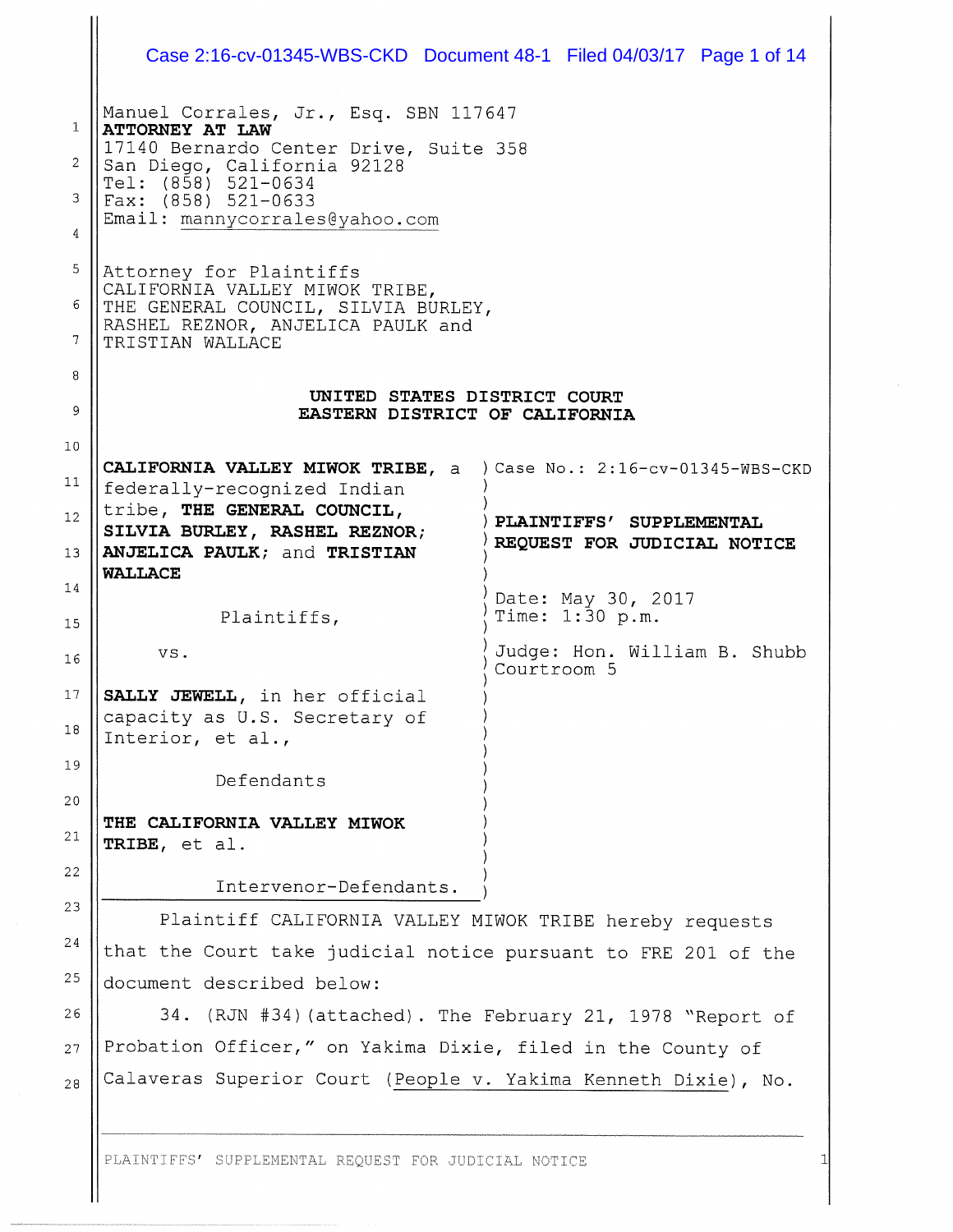## Case 2:16-cv-01345-WBS-CKD Document 48-1 Filed 04/03/17 Page 2 of 14

1707, which was attached as Exhibit "38" to the February 7, 2012 deposition of Yakima Kenneth Dixie (CVMT v. California Gambling Control Commission, Case No. 37—2008—00075326). FRE 201(b): 3 Judicial Notice of Adjudicative Facts. Courts may take judicial notice of court records filed in state or federal court. U.S. v. Warneke (7<sup>th</sup> Cir. 1999) 199 F.3d. 906, 909, fn. 1. This <sup>6</sup> document is referenced in Plaintiffs' opposition papers, and is  $7$  || relevant on the issue of whether Dixie was coerced in his  $\frac{1}{8}$  deposition testimony, why counsel reacted to Dixie's physical threats at the deposition, and the issue of Plaintiffs' claim  $\begin{array}{c|c} 10 \end{array}$  that Dixie and Everone fabricated the Tribal leadership dispute in order to steal control of the Tribe from Burley's leadership in order to build <sup>a</sup> casino. Dixie was asked whether he  $12$  participated in any kind of scheme to lie about something that <sup>13</sup> Wasn't true in order to get an advantage in a situation,  $14$  ||including participating in a scheme to lie about resigning as 15 || Tribal Chairman. (Page 184-185 of Dixie deposition). Dixie said  $_{16}$  ||"no." Plaintiffs' counsel then confronted Dixie with the  $_{17}$  Probation Report that describes how Dixie, after murdering Mr. Jeff, attempted to get <sup>a</sup> witness to lie about what she saw and knew about the murder, shift the blame on someone else, and tried to coerce <sup>a</sup> witness to help him dispose of the body and 20 commit perjury about it.

<sup>23</sup> DATED: March 31, 2017

2

 $\overline{4}$ 

5

 $\mathbf{1}$ 

11

9

18

19

 $21$ 

 $2\sqrt{2}$ 

28

<sup>24</sup> Manuel Corrales, Jr., Esq. Attorney for Plaintiffs <sup>25</sup> CALIFORNIA VALLEY MIWOK TRIBE, THE GENERAL COUNCIL, <sup>26</sup> SILVIA BURLEY, RASHEL REZNOR, <sup>27</sup> ANJELICA PAULK and TRISTIAN WALLACE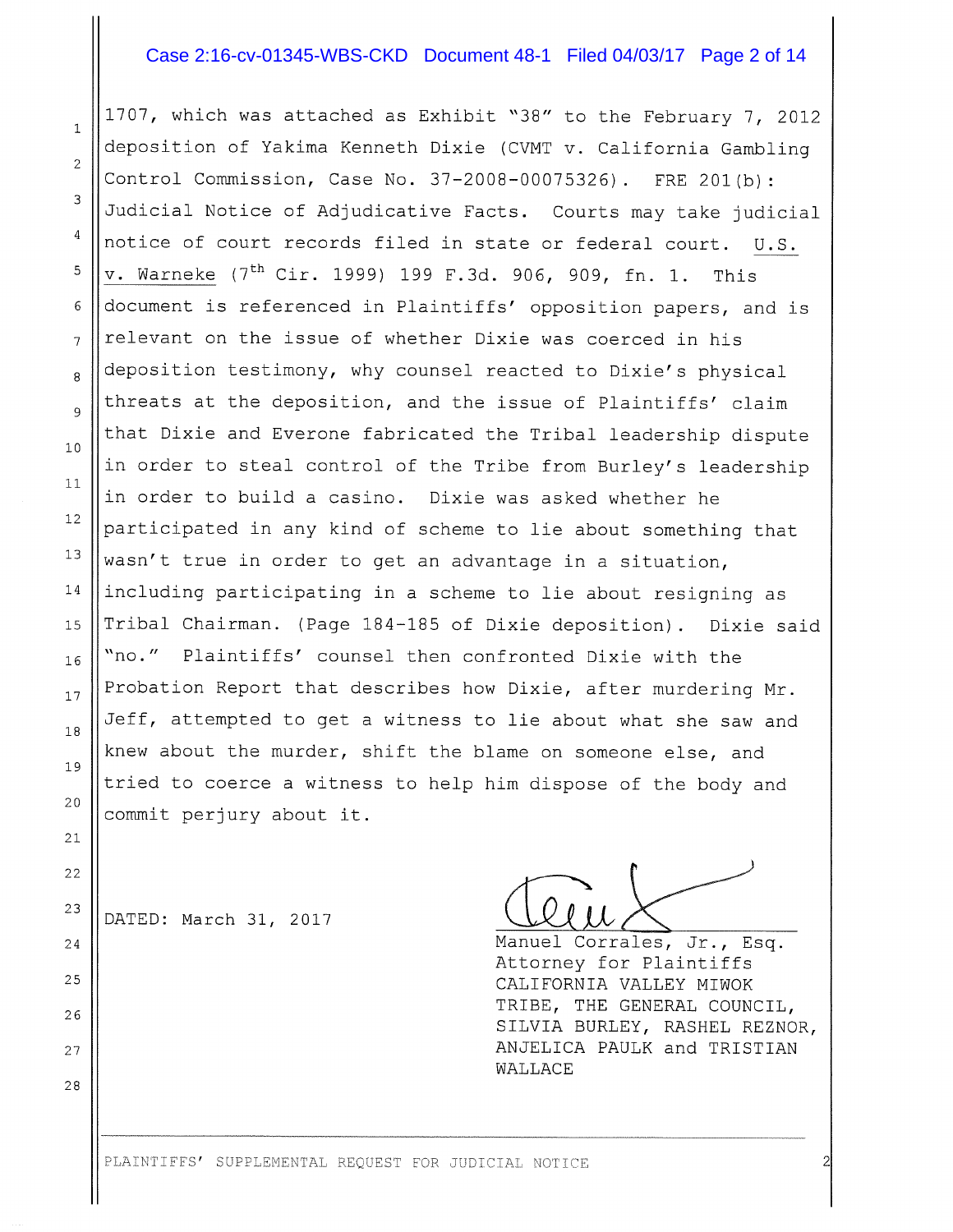# **EXHIBIT "34"**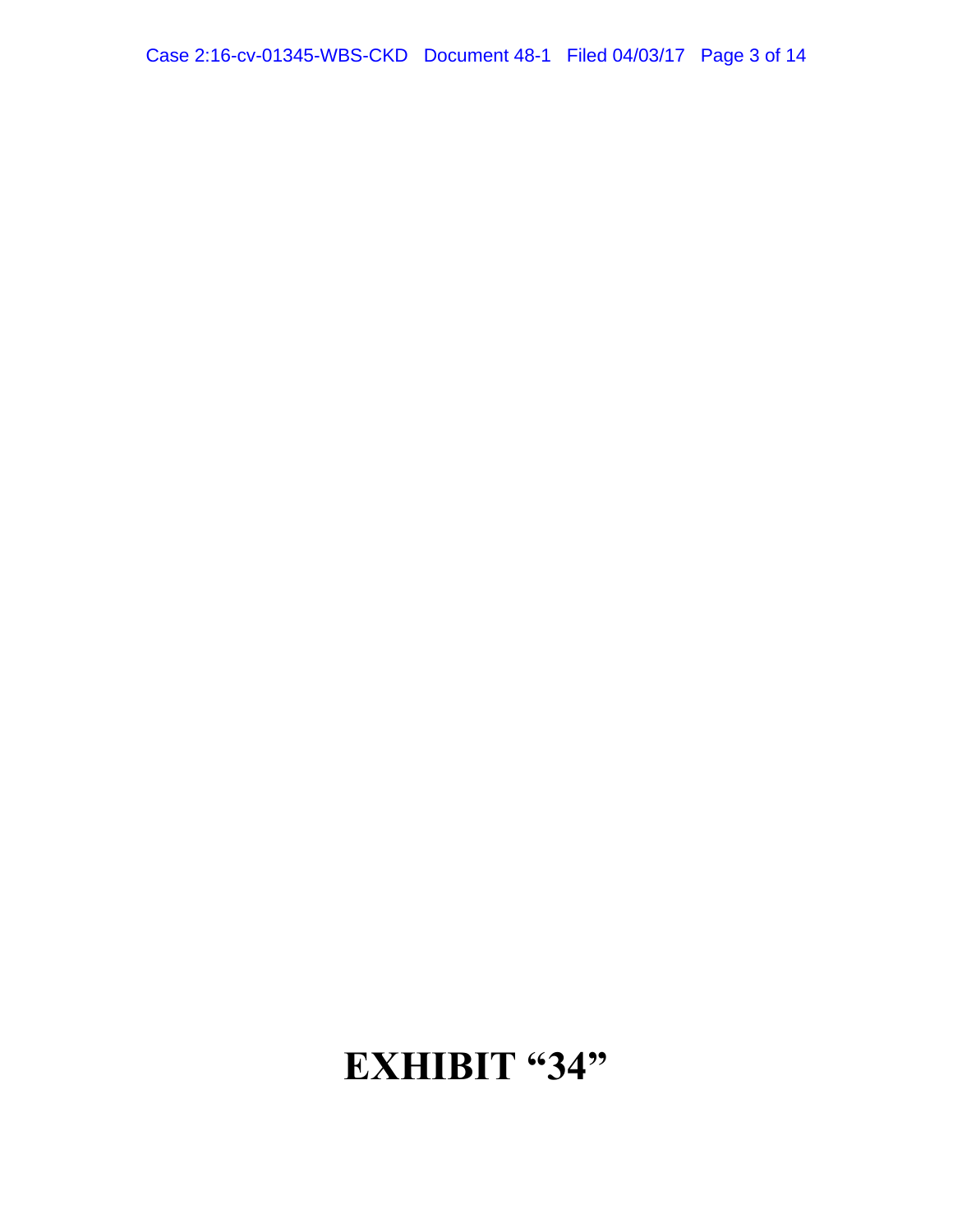|                                                       |           |                  |                    | RILED                                                                                                        |  |
|-------------------------------------------------------|-----------|------------------|--------------------|--------------------------------------------------------------------------------------------------------------|--|
|                                                       |           |                  |                    | . FEB 2 1 1978                                                                                               |  |
|                                                       |           |                  |                    | <b>BATAVIELLE COSITE</b>                                                                                     |  |
|                                                       |           |                  |                    |                                                                                                              |  |
|                                                       |           |                  |                    |                                                                                                              |  |
|                                                       |           |                  |                    | SUPERIOR COURT OF CALIFORNIA, COUNTY OF CALAVERAS                                                            |  |
|                                                       |           |                  | -- 000 ---         |                                                                                                              |  |
| THE PEOPLE OF THE STATE OF<br><b>CALIFORNIA</b>       |           |                  |                    | No. 1707                                                                                                     |  |
|                                                       | Plaintiff |                  |                    | REPORT OF PROBATION OFFICER                                                                                  |  |
| -vs-                                                  |           |                  |                    |                                                                                                              |  |
| YAKIMA KENNETH DIXIE                                  |           |                  |                    |                                                                                                              |  |
|                                                       | Defendant |                  |                    |                                                                                                              |  |
| <b>APPEARANCES:</b>                                   |           | For the People:  |                    | Office of the<br>District Attorney<br>of Calaveras County                                                    |  |
|                                                       |           |                  | For the Defendant: | RICHARD A. ROBYN, ESQ.<br>Public Defender of<br>Calaveras County                                             |  |
| REFERRAL DATE:<br>SENTENCING DATE:<br>DATE OF ARREST: |           |                  | January 30, 1978   | February 21, 1978, at 9:00 a.m.<br>December 12, 1977                                                         |  |
| CHARGE:<br>PLEA:                                      |           |                  | of felony admitted | Section 187, Murder, a felony<br>Guilty to Murder in the Second Degree,<br>with use of firearm in commission |  |
|                                                       |           |                  |                    |                                                                                                              |  |
|                                                       |           |                  |                    | YAKIMA KENNETH DIXIE, age 38 years<br>Box 41, Sheep Ranch, California                                        |  |
| NAME:                                                 |           |                  |                    |                                                                                                              |  |
| ADDRESS:<br><b>BIRTHDATE:</b><br><b>BIRTHPLACE:</b>   |           | February 1, 1940 |                    | Angels Camp, California                                                                                      |  |
| TO THE HONORABLE JUDGE OF THE ABOVE-ENTITLED COURT:   |           |                  |                    |                                                                                                              |  |

ì

e

86 EXHIBIT

ڭخ

 $\overline{\mathcal{C}}$ 

PENGAD 800-631-6989

38

 $\overline{z}$ 

 $\overline{7}$  $\overline{1}$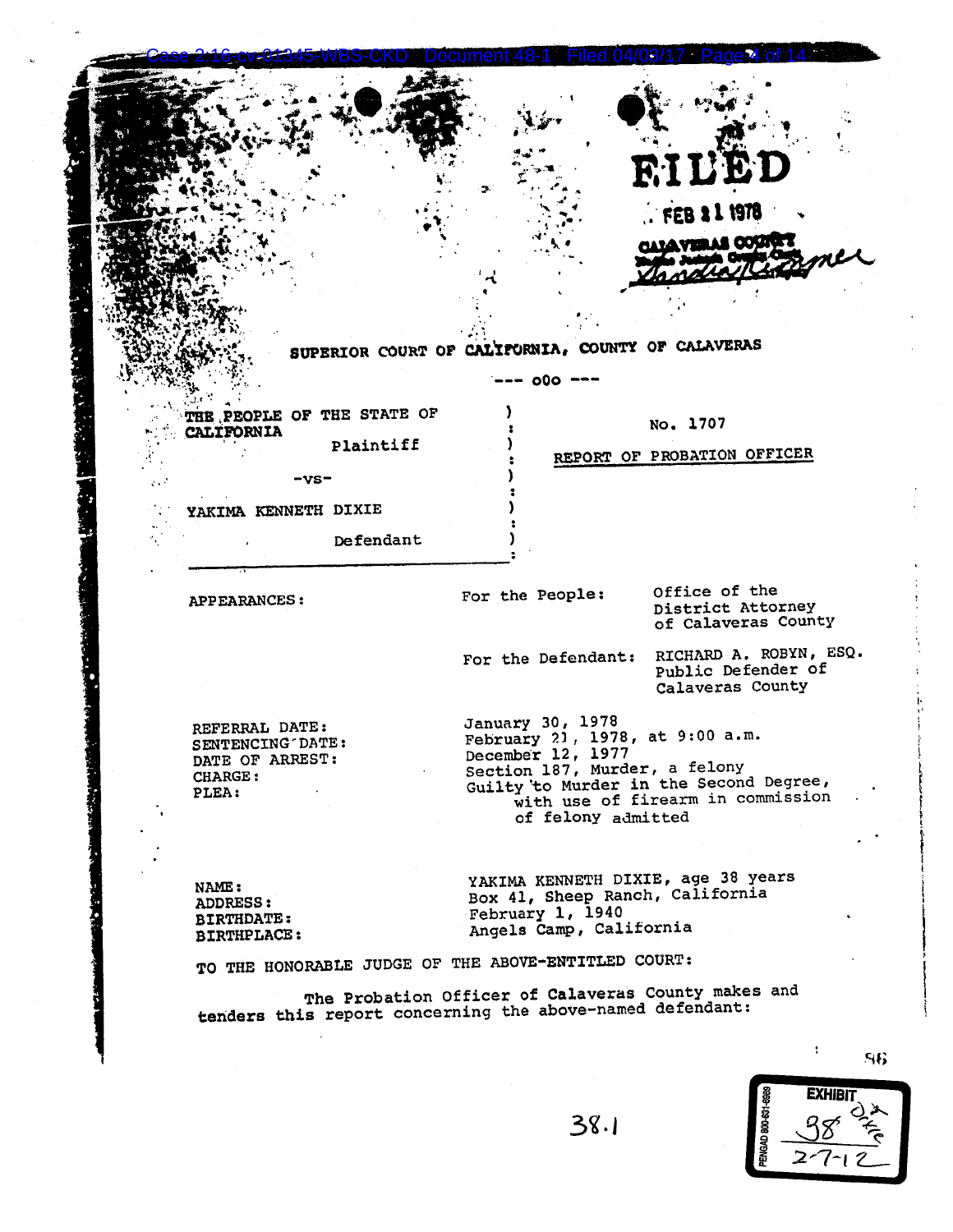there untill ?? ÆU nare until with the conduction of the set of the set of the call formia and they copirated the independent the unique defendence of the set of the set of the set of the set of the set of the set of the set of the set of th living in Stockton, California. . . . . . .

\*\*\* School # Defendant states he entered school at the age of six years and left at the age of thirteen after completing the seventh grade at Angels CAmp Elementary School.

Occupation: Defendant states he last worked for Tone Airola in Angels Camp from November, 1975, to October, 1976, in<br>irrigation work for a salary of \$10.00 a day. He states the job ended in October, and that since that time he has had no steady work but has held several small part-time jobs from that time to the present. From July, 1974, to November, 1975, he was in the County Jail and Prison on parole violation. From June, 1973 to August, 1973,<br>he was a farm laborer in the Riverbank area, and from June, 1972, to June, 1973, in the Stockton area. From March, 1970, to June, 1972, he was in the Duell Vocational Institute. From November, 1966, to March, 1970, he was in Folsom State Prison. From December, 1962, to November, 1966, he was in San Quentin State Prison. From<br>November, 1958, to November, 1962, he was in Soledad State Prison,<br>and from 1954 to November, 1958, he was in Preston CYA.

Health: Defendant states his health is good and that he has no handlcaps.

Habits: Defendant states he averages three six-packs of peer and three half-gallons of wine a month; that he drinks no hard liquor and uses no marijuana or drugs.

Hobbies and Organizations: Defendant states he is interested in playing and in watching sports, including basketball and football. He states he is a member of the American Indian Movement (A.I.M.) of South Dakota.

Financial Status: Defendant states he owns no real or personal property, that he is existing on food stamps.

Marital Status: Defendant states he has been living in a common-law relationship with Viviana A. Miller since 1973.

<u>Military Status</u>: Defendant states he has never served in any of the Armed Services of the United States.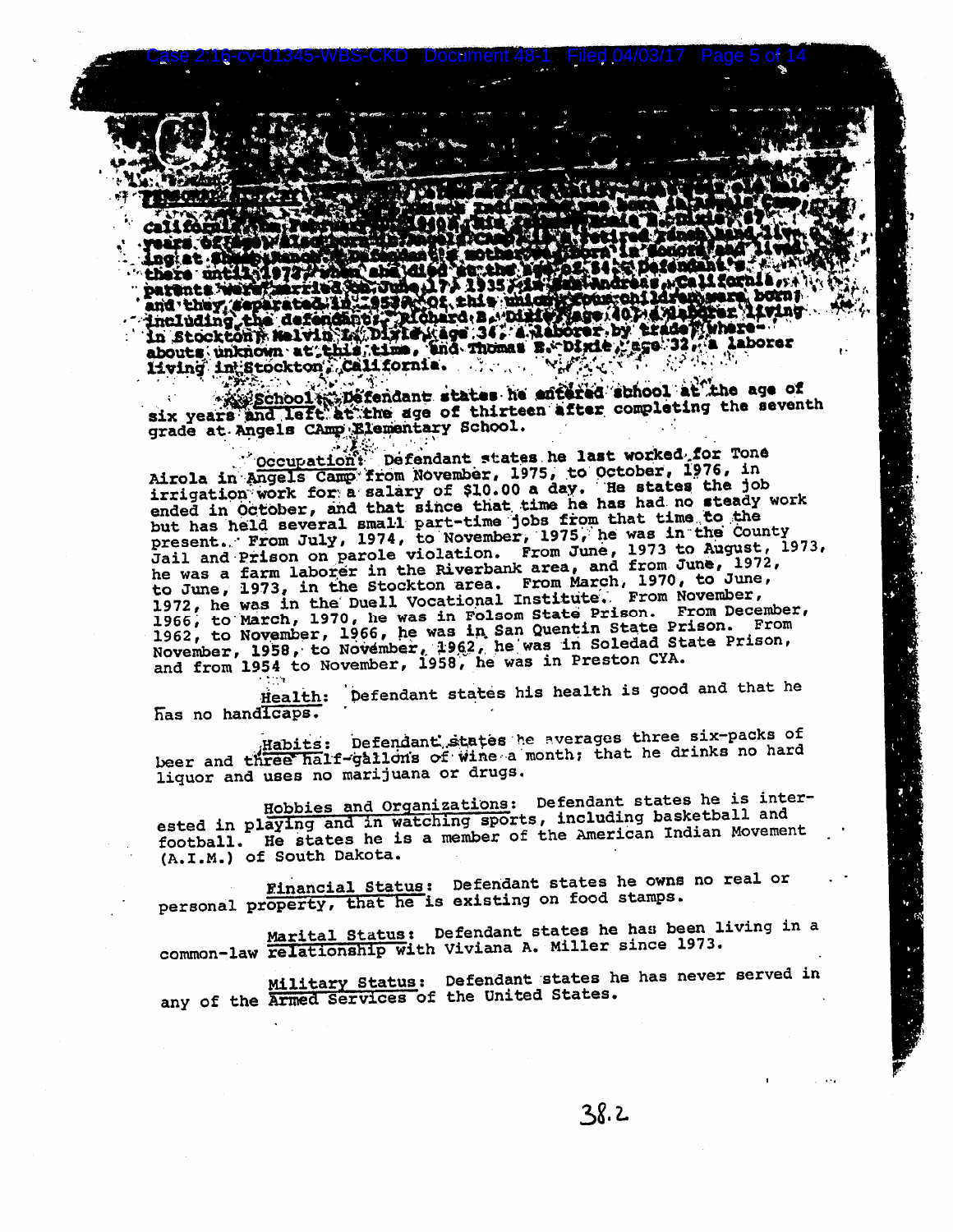345-WBS-CKD Document 48-1 Filed 04/03/17 Page 6 of 14 **Case 2:16** 

|                                             |  | <b>Authority.</b><br>9-1-54-<br>Paroled                                                                              |
|---------------------------------------------|--|----------------------------------------------------------------------------------------------------------------------|
| Calif. Youth<br><b>Authority</b><br>Perkins |  | 9-12-55--Returned to.<br>Youth Authority<br>custody.<br>$8-1-56--Parolad$                                            |
| Calif. Youth<br>Authority                   |  | $11-19-56--$ Returned<br>to Youth Authority<br>custody.<br>$11-26-57--Paroled$<br>11-1-58--Discharged<br>from Parole |
|                                             |  |                                                                                                                      |
| <b>Placerville SO</b>                       |  | 11-6-58--State Prison<br>5 yrs to life; $10-29-$<br>62--Release on parole                                            |
| San Andreas SO                              |  | $12 - 20 - 62 - -$ Return to<br>State Prison to<br>finish term of<br>$11-6-58$ ; Release on<br>Parole $6-5-72$       |
| San Andreas SO                              |  | $9-18-72--3$ mos Co Jl                                                                                               |
| Calif Dept of<br>Corrections                |  | Returned to State<br>Prison to finish<br>term of 11-6-58;<br>released on parole<br>$5 - 29 - 73$                     |
|                                             |  | Parcle Violation<br>Parole Violation<br>Burglary, 1st degree<br>Parole Violation<br>Burglary<br>Parole Violation     |

7-8-74--1 yr Co Jl

Returned to State Prison to *inish* term or 11-6-58

 $11-28-77-$ -Dismissed in interest of just.

12-19-77--1 yr Co Jl w/credit for 18 days

Pending Instant Offense  $\mathbf{r}$ 

88

 $-3-$ 

Parole Violation

Possess Stolen Propty

San Andreas SO Possess Stolen Propty

Robbery

Murder

Calif Dept of

San Andreas SO

San Andreas SO

San Andreas SO

Corrections

 $4 - 2 - 74$ 

 $8 - 15 - 74$ 

 $10 - 1 - 77$ 

 $10 - 13 - 77$ 

 $12 - 12 - 77$ 

 $38.3$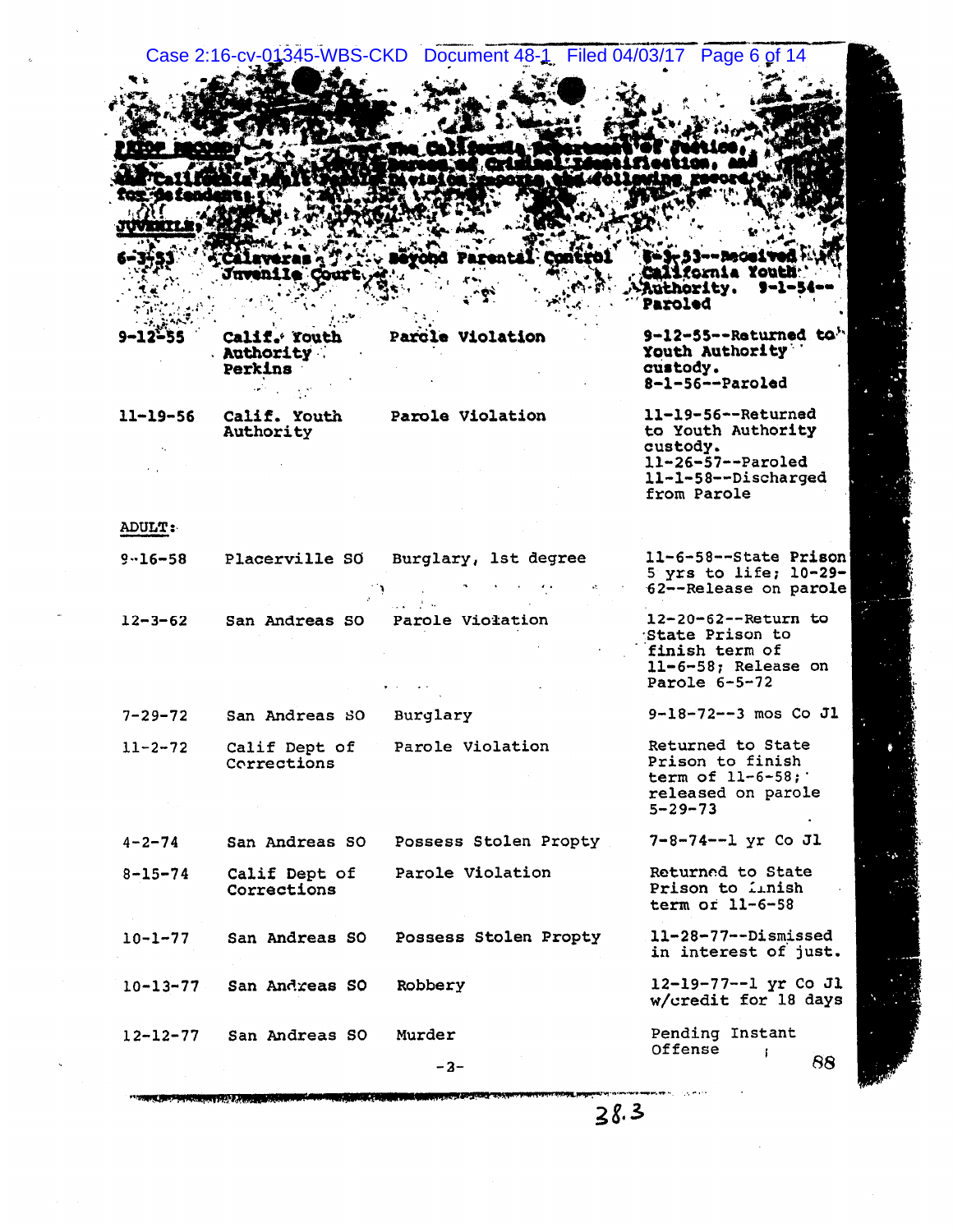or.ca. folony with **s** d a fireara in the co miseion of the falony w ps.section 1202215 of the real Code and oc bettli provisionar pa (section 1202215 or the remains one weak weak<br>felony while personally armed with a deadly weapon, within th<br>provisionary: section 12022 of the Penal Code.

Which with January 30, 1978, defendant entered his plea to guilty.<br>Wof Murder in the Second Degreet Defendant also admitted the allega- .<br>Wition of the use of a firearm in the commission of a felony, and the Court accepted defendant's admission.

The matter was referred to the Probation Department for "report and recommendation, with hearing thereon set for. February 21, 1978, at 9:00 a.m.  $1/2$ 

Calaveras Sheriff's Report No 77-4281 and transcript of Calaveras Justice Court preliminary hearing, No C77-201 state, in part:  $\sim 10^{12.7}$ 

Sheriff's Deputy responded to call that a subject wanted to<br>talk to that officer at the White Pines Lodge in Arnold. The officer was advised by this subject that he had seen the body of a man he personally knew, naked, with a large amount of stab wounds. in the chest and covered with blood, in the rear seat of defendant's vehicle at the Avery Hotel. Also, that a .22 calibre rifle was between the two front seats of defendant's vehicle.

The officer found defendant's vehicle at the Avery Hotel, without occupants. He looked into the vehicle with the aid of a flashlight and alleged observing a shovel and a large amount of blood of the rear seat and a .22 calibre rifle between the two front seats.

The officer parked at a distance from defendant's vehicle to await defendant's possible exit from the hotel.

Approximately thirty minutes later, defendant and his female companion came out of the hotel and drove the vehicle away.

The officer stopped defendant's vehicle and is alleged to have informed defendant that he had information that defendant had a body in his car and that the body was reported to be that of Lennie Jeff, to which defendant is alleged to have remarked that he had not seen Lennie Jeff in a long time.

After defendant allowed the officer to view the interior of the car trunk and allegedly explained that the blood on the vehicle rear seat was from a deer, the officer allowed defendant to drive away.

Subsequently that night the deceased body of Lennie Jeff was found near the old Avery dumpsite.

 $38.4$ 

r. 89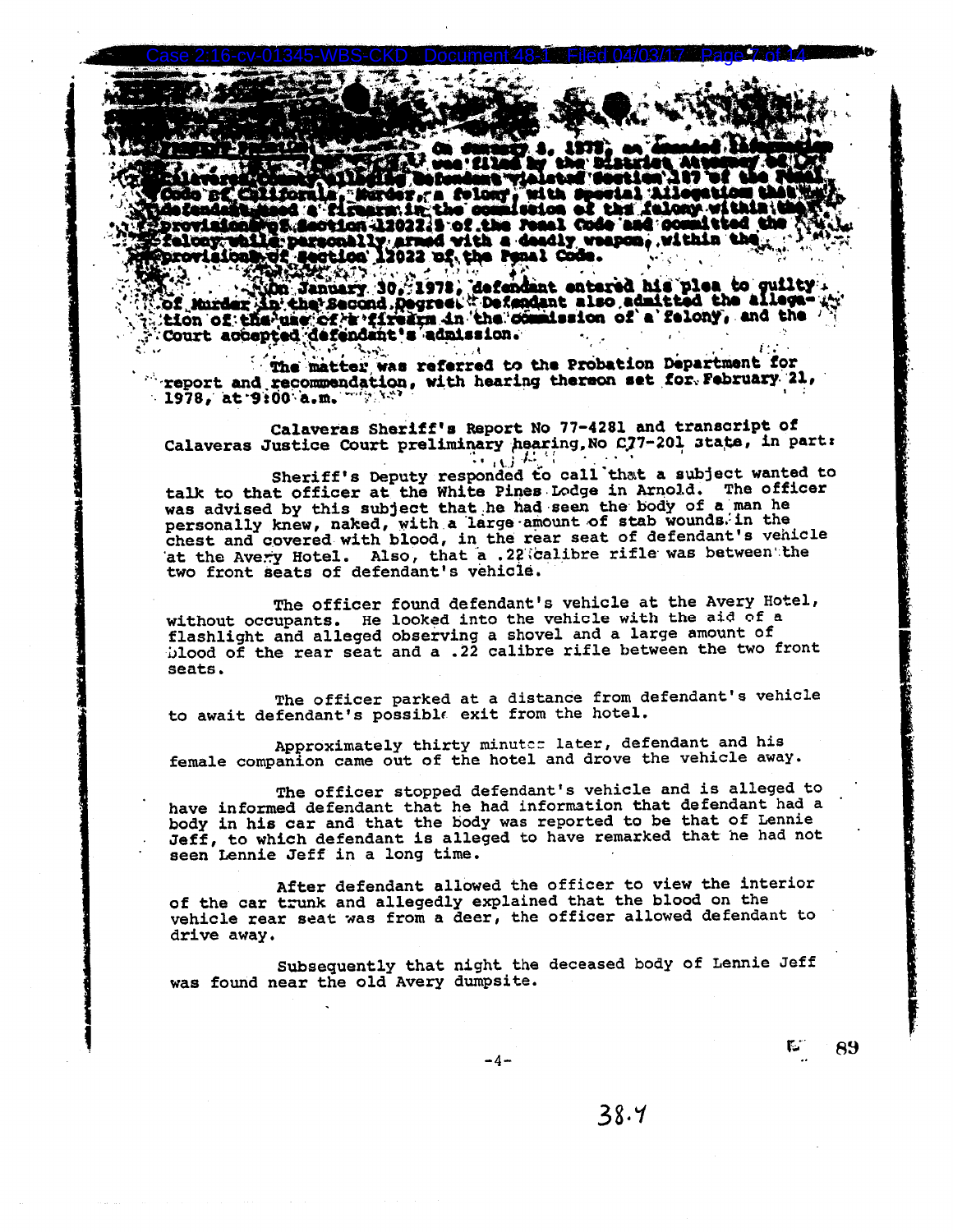n ald ht. WOU i af hid had exited through the Mahaid and dried blood al

ity vai found to have suffer werance of the sternum at iternides and g **portión al** 

The heart showed seven lacerations and/or puncture The pericardial sac was torn and/or lacerated. All vesse vounds. entering and those leaving the heart were fistorted and only partially intact. The inferior vena cava had been completely severed.

Both lungs were tremendously distorted and were literally shredded in some areas, apparently due to the effects of a sharp instrument.

The parietal pleura was distorted, not only by adhesions but also by multiple lacerations on the anterior and also on the posterior aspects.

There were lacerations of the thoracic aorta at the level of the fourth, fifth and sixth vertebras. Two of these lacerations had nearly completely severed the actria, and the third laceration, at the level of the sixth vertebra, had only partially severed this vessel. On the anterior aspects of the bodies of vertebrae four, five and six, defects that would be consistent with nicks and/or marks caused by a sharp instrument were found.

Two shots entered victim from the inshoot wounds, causing multiple fractures of the right and left maxillary bones, distortion, fracturing and shattering of the bones constituting the foramen magnum. The occipital bone and portions of the sphenoid and ethmoid bones were also fractured. Both metallic objects came to rest in the occipital lobe of the brain.

The third shot entered victim's abdomen, with the metallic object coming to rest in the upper right thoracic cavity near the right clavicle.

Victim's drug abuse screening was negative, and his blood alcohol level was determined to be 0.37%.

### Cause of death was exsanguination.

The post mortem pathologist testified that either the gunshot wounds or the other wounds could cause death, and that, in his opinion, the gunshot wounds were the cause of death.

 $-5-$ 

 $38.5$ 

 $\mathbf{r}_i$  .

90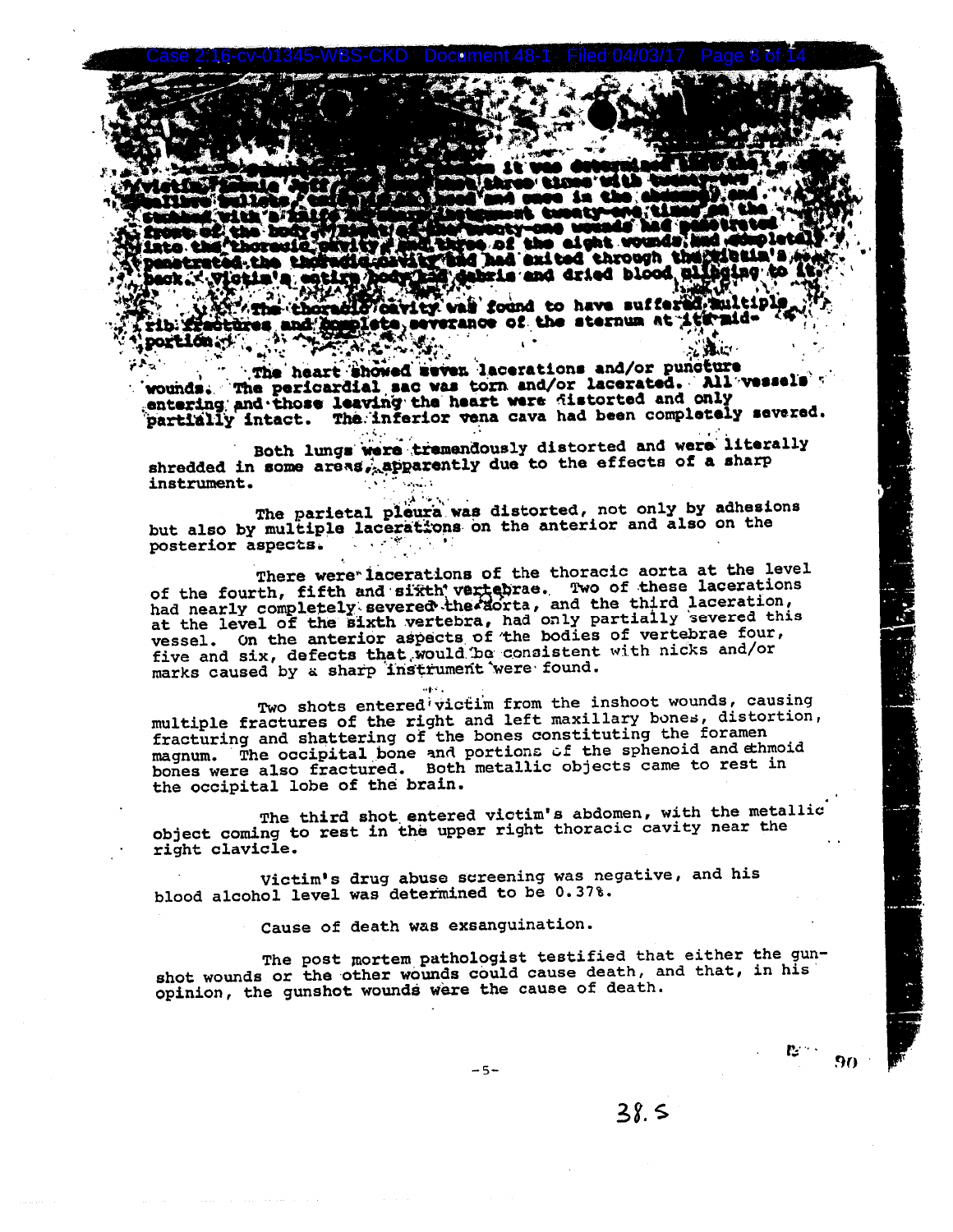nd to have been drinking the tyotrango with his remar, his m fr, and his unsle, vietin in th

leged to have been arguing with wictim. who wer lying downship distendant's father's bed. That defendant with under lying downship defendant's father's bed. That defendant with making comarks to widths. that he did not like viotin, and that your uncle," and then to have laughed.

such arguing is alleged to have continued for approxir nggir mately thirty minutes, concluding with defendant getting a gun from a cabinet and shooting victim.

Defendant is alleged to have dragged victim into the kitchen, stating to Vivian, "I told you I could kill; I can kill... I will show you I can do something else, too."

Defendant is then alleged to have taken a big knife from a kitchen capinet and to have started stabbing victim on the kitchen floor.

Defendant is alleged to have pushed and threatened Vivian to assist in placing victim in the car, to have demanded that she go with him to get rid of the body.

Defendant is alleged to have driven wildly to Avery, to have seen a friend, then to have driven to the Avery dump, where the victim was left. That he returned to the Avery Hotel, where defendant is alleged to have instructed Vivian to act naturally while they went into the hotel bar and had a couple of drinks.

Defendant and Vivian are then alleged to have been returning to Sheep Ranch when stopped by the officer inquiring about the victim, and to have then gone home, where defendant ordered Vivian to clean up the blood on the place.

Vivian is alleged to have obeyed because of defendant's previous and continuing threats to her and her fear of defendant.

Defendant is alleged to have become suspicious that his والانتشار والمرادي sixty-seven year old father might have told someone of the instant offense, and defendant beat his father in the face, stating that defendant was going to shoot anybody that got in his way. He reloaded the gun and took off in the car.

Defendant was taken into custody in Sheep Ranch shortly thereafter, and officers also took Vivian and defendant's father into custody at defendant's home.

INTERVIEW WITH DEFENDANT:

Defendant was interviewed by the Probation Officer on

 $38.6$ 

・・ 段"

91

February 13, 1978. Defendant states he does not feel that he will get probation and states he will not make it in the penetentiary.

 $-6-$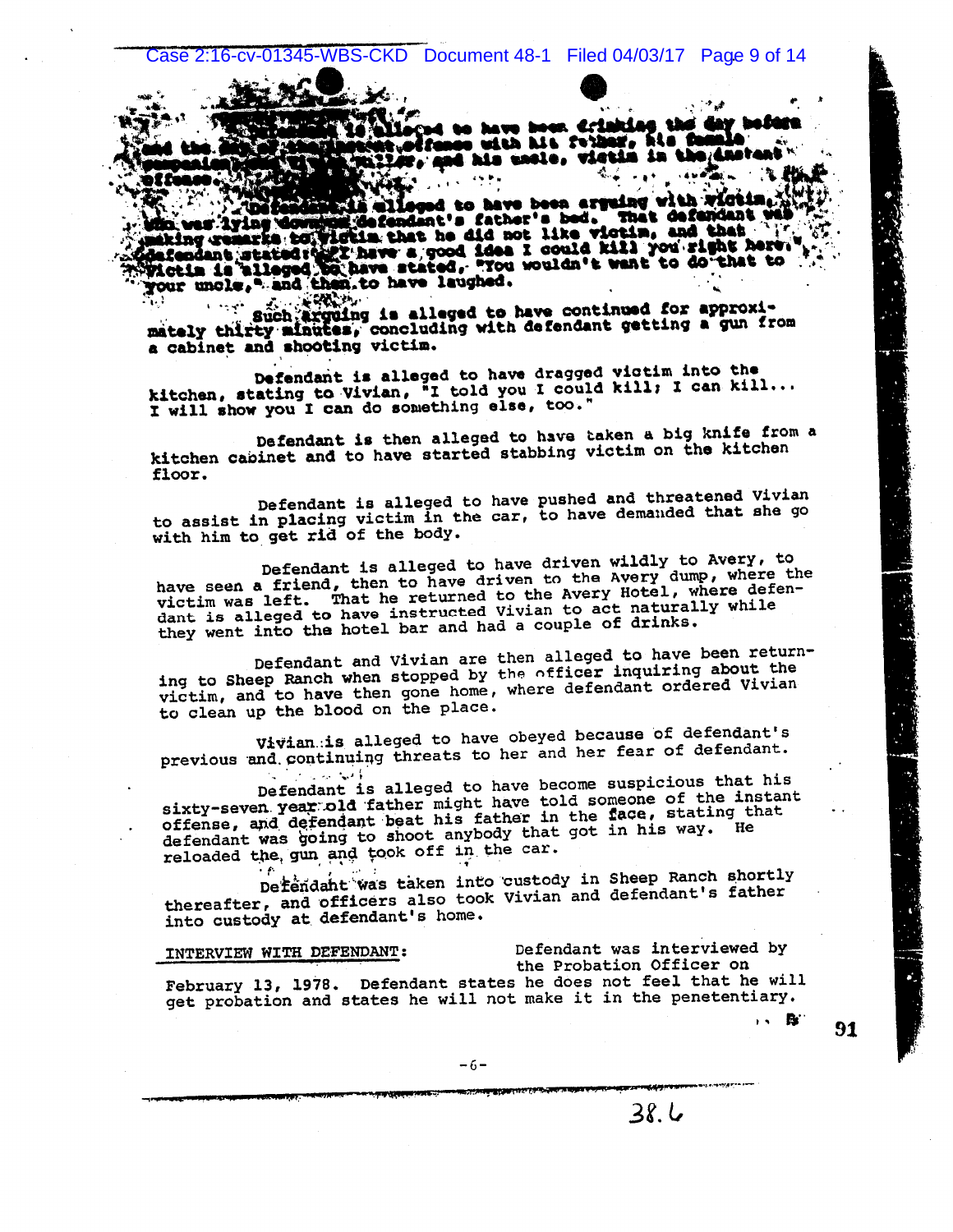e: th **Defendant aha ahove** tes he will m the State Prison naideat iavolt

Wien were only an **... Defendent sta** attempt to find out if he were really guilty or not. Defendant d'the instant offense; that he states he does not think he com was pretty drunk.

Defendant states he has never acted like this before. either in or out of custody. Defendant states that this issue is just not like him.

زكاور

Defendant states he could stop drinking, would join Alcoholics Anonymous and could behave himself if he were released on seven, five or nine years of probation.

## INTERVIEW WITH CALIFORNIA DEPARTMENT OF CORRECTIONS:

Defendant's original commitment to State Prison<br>on November'6, 1958, resulted in defendant being placed in the Correctional fraining Facility at Soledad and released on parole on October 29. (1962).

Defendant was violated on parole for not reporting, being drunk, failing to find employment and apparently violating most or all conditions of parole on December 20, 1962, and was returned to San Quentin. In April, 1965, defendant was moved to Folsom Prison, and in May, 1970, defendant was moved to the Duell Vocational Institution.

From February, 1963, through June, 1970, defendant is reported to have experienced twenty-seven disciplinary actions, including at least one period of solitary confinement in October, 1963, when defendant is alleged to have written a love letter to a homosexual inmate resulting in defendant's life being in jeopardy.

At least one parole date was postponed due to defendant's disciplinary actions.

Defendant has been evaluated as an aggressive homosexual and is resistive to therapy.

Defendant was paroled from the Duell Vocational Institute on June 5, 1962,  $/972$ 

A burglary conviction caused defendant's parole to be revoked in November, 1972, and defendant was returned to San Quentin. On March 30, 1973, defendant was moved to D.V.I., where he was paroled on May 29, 1973.

 $-7-$ 

 $38.7$ 

 $\mathbf{E}^{\text{max}}$ 

92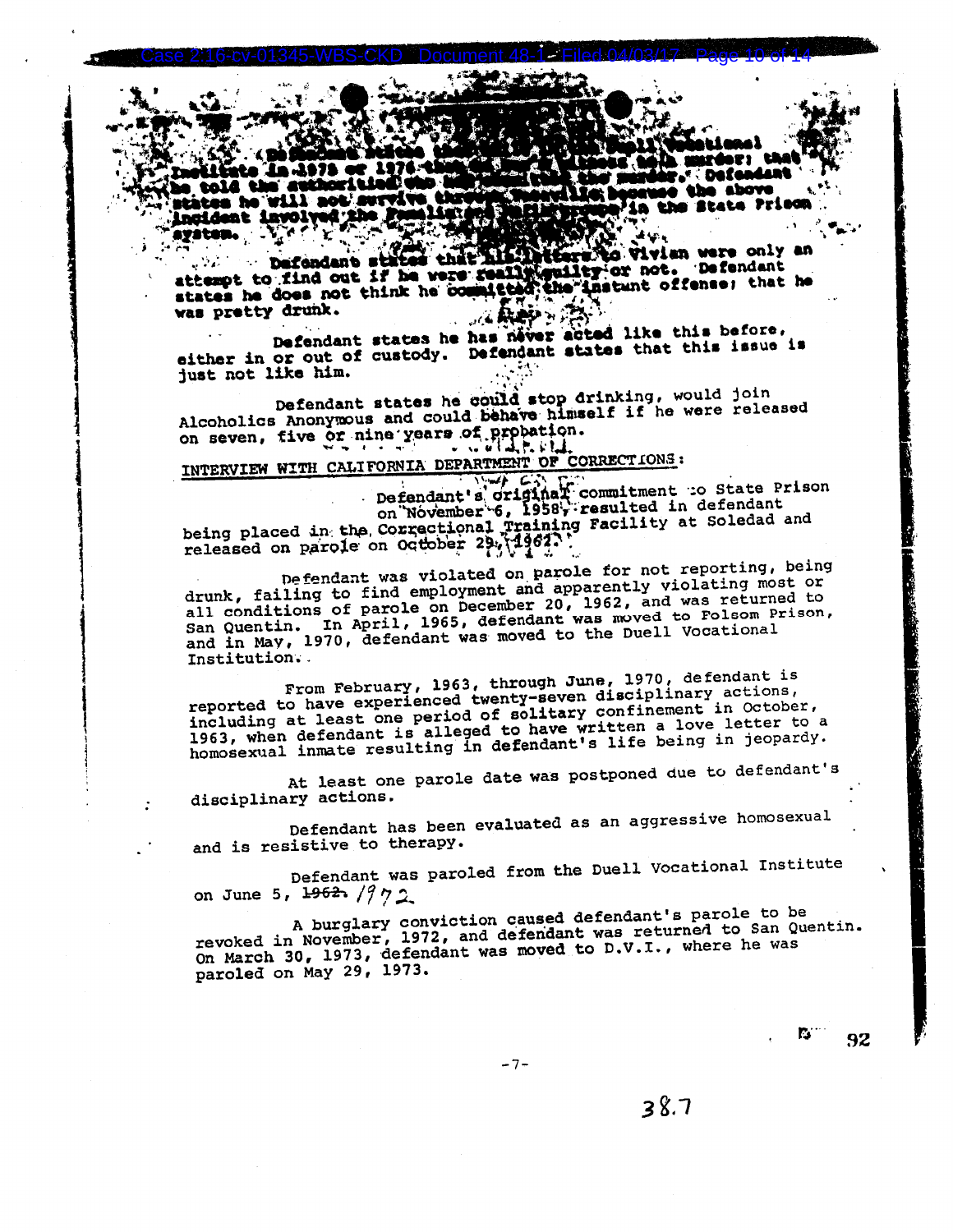Case 2:16-cv-01345-WBS-CKD Document 48-1 Filed 04/03/17 Page 11 of 14

l t . . bur 49-1974, Cofendant was return 1974, Confendant was returned to 3.7.7<br>it assaulted a Correctional Officer an 1975<sub>r</sub> dafe to six months in County Jail, to be concurrent with his usafe prison bentshop. On September 16, 1975; defuncant with shived?

There is no mention in defendant's prison fills regarding<br>defendant is witnessing and reporting a homicide in any of the various<br>institutions; dn which he was placed .

me. The District Attorney has STATEMENT - IN AGGRAVATION 'submitted a Statement in Aggra- $\sqrt{1 + \sqrt{2}}$ ند د vation, the specifics of which are:

The crime involved acts disclosing a high degree of viciousness or callousness.

The victim was particularly vulnerable.

The defendant induced others to participate in the commission of the crime.

The defendant attempted to interfere with the judicial process in that he attempted to get letters delivered to a witness in which letters he tried to persuade a witness to commit perjury.

With reference to defendant's personal history:

The defendant's prior convictions as an adult are of increasing seriousness.

The defendant has served prior prison terms.

I attach copies of letters intercepted at the jail written by the defendant in which he attempted to suborn perjury.

I believe that the defendant should for the reasons stated herein be sentenced to the upper level term in this case in that circumstances in aggravation are present and they outweigh circumstances in mitigation.

STATEMENT IN MITIGATION:

The Public Defender has submitted a Statement in

Mitigation, the specifics of which are:

At the time of the incident the defendant, YAKIMA KENNETH DIXIE, was under the influence of alcohol and intoxicated and, therefore, not in control of his emotions. In the supplemental police officer's report of Robert

-93

 $-8-$ 

 $38.8$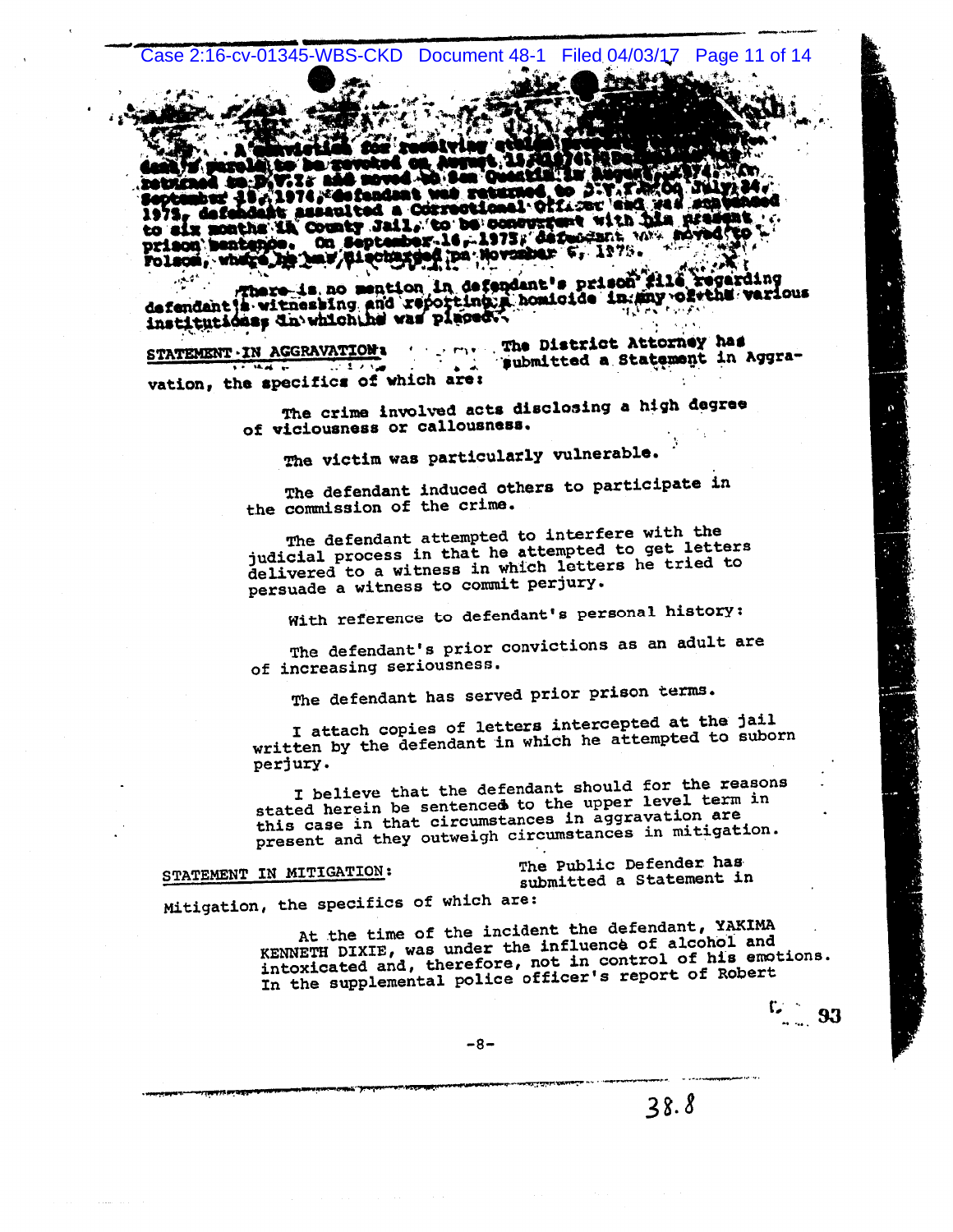fendent's blood at approxi patent of dafundant's blood at approximate<br>a with the result being a .10 reading, .A<br>me page of said report is attached hereto. testuma (iiven several hours after the crime was committedy During the course of the preliminary hearing hearing held December 29, 1977, the chief witness for the prosecution who was with the defendant for the period of time between the criminal act and his arrast testified that the defendant had nothing to drink during that period of time except 3 giasses of beer (Page 56, line 22 through Page 57, line 18 of Reporter's Transcript) In addition, said witness, Mrs Viviana Miller, testified that defendant was pretty well drunk at the time of the incident (Page 52, lines 21 and 22 of Reporter's Transcript). It can quite reasonably be concluded from a reading of the officar's reports and the transcript of the preliminary hearing that the defendant had been drinking continuously for approximately 2 days (Re-<br>porter's Transcript, page 53, lines 4 through 9) prior to the incident, and, at the time he committed the<br>crime, he was under the influence of alcohol to an extremely substantial degree.

The deceased and the defendant had been arguing for 25-30 minutes immediately prior to the commission of the crime. (Reporter's Transcript, page 42, line 7 through page 43, line 16.) Mrs Miller testified that the defendant, as a result of the argument, got "real mad" at the deceased.

I believe that the defendant was emotionally upset and under the influence of alcohol at the time of the commission of the crime and that these are circumstances of mitigation outweighing circumstances of aggravation.

## EVALUATION OF STATEMENTS IN AGGRAVATION AND MITIGATION:

The viciousness of the instant offense appears to be clearly outlined in the above Present Offense.

Victim in this issue was minus one leg, requiring crutches.. to be ambulatory, and had a blood alcohol level of 0.37% at post mortem examination.

Defendant apparently did induce others to participate in the instant offense, as testified to in the preliminary hearing.<br>Viviana Miller appeared to have been coerced by defendant to assist in disposing of the body.

Defendant appears to have attempted to suborn perjury. The contents of the two letters appear to be clearly an attempt to shift blame to defendant's father, Viviana's son or anyone that Viviana could find, at the insistence of defendant.  $F_2$   $\cdots$ 

 $-9-$ 

 $9.1$ 

 $38.9$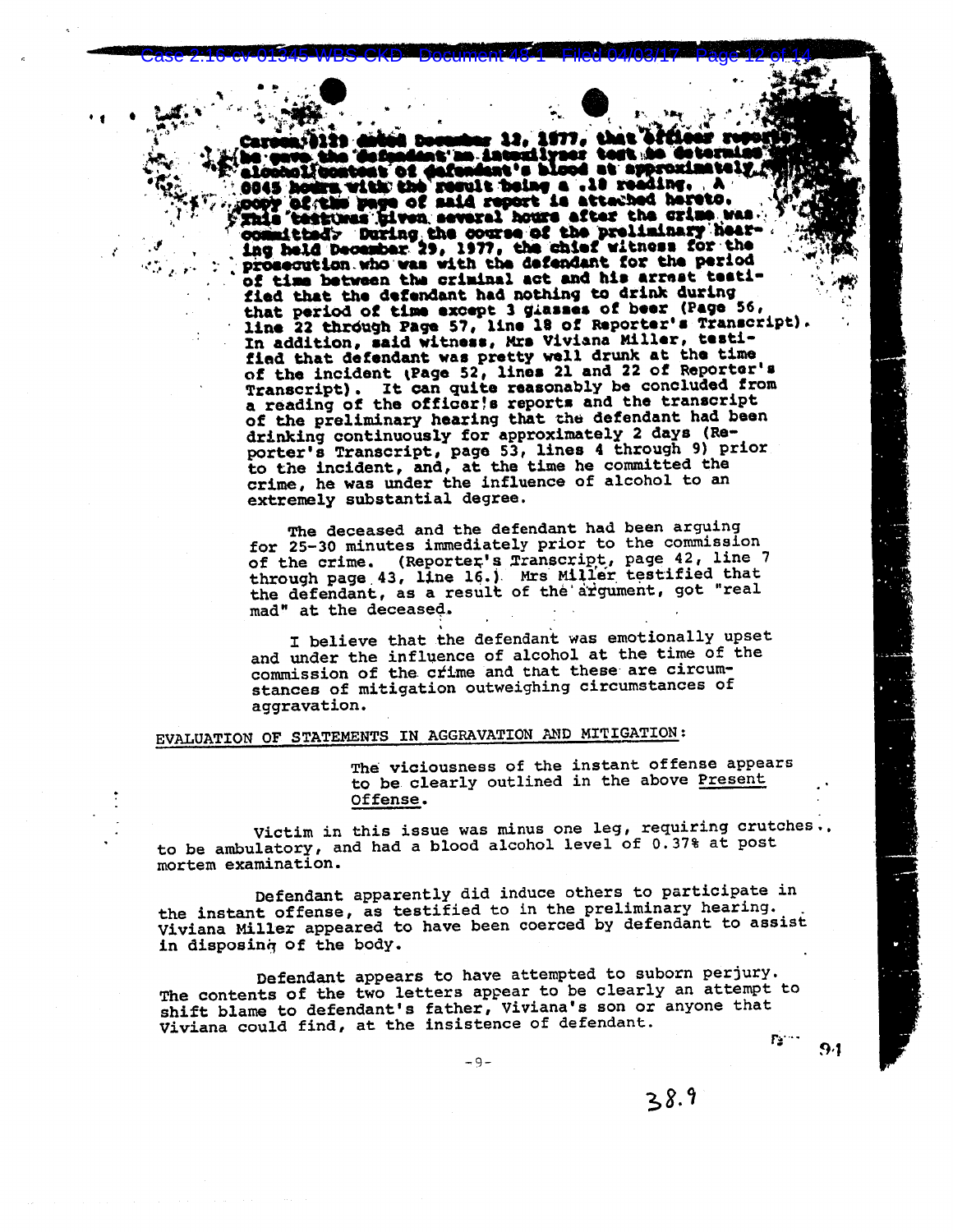glearly outlined in and' <u>rtownt of Correctio</u> **record** spose, too mind of a bestor rtofe

to be increasing in severity. Defandant a convictions ar Defendant was awaiting sentencing on an extortion conviction when the instant offense was committed. The fandant's convictions prior to the extortion issue, at least while defendant was free in Society, were crimes involving property, mit persons.

It is not known what defendant's blood alcohol level was at the time of the shooting and stabbing. Testimony did support<br>the fact that defendant was "protty well drunk" and that defendant "got real mad" at the deceased.

However, immediately after the stabbing, defendant is shown with clear intent to dispose of the body and did "drive rapidly" from Sheep Ranch to Avery on one of the most treacherous<br>oiled roads in this county and apparently arrived in Avery without<br>mishap, did dispose of the body, returned to Avery, consumed addi-<br>tional alcoholic drink was in when stopped by the officer after leaving the Avery Hotel Bar, was released by the officer and did drive back to Sheep Ranch, again apparently without mishap.

It would appear that points in aggravation grossly outweigh points in mitigation.

Before the Court is a thirty-eight year SUMMARY: old male adult, who states he has lived<br>in a common law relationship since July, 1973. Defendant has no<br>children and states that his employment consists of periodic, shortterm, part-time jobs.

Defendant's prior record as an adult begins with his being sentenced to State Prison for First degree burglary on November 6, 1958. Three successive parole violations caused defendant to return to State Prison three additional times to finish his original term.  $\mathbb{Z}$ and the state 不可予了

Defendant has served a total of fifteen years and one month in State Prison in multiple movements between four Prison institutions, at least partially motivated by defendant's discipline violations in the institutions. A set of  $\mathcal{L} \subset \mathbb{R}^N$  and

Defendant has been sentenced on three occasions to County Jail for a total of two years and three months; however, the sentences to jail of September 18, 1972, and July 8, 1974, resulted<br>in parole violations, and the full sentence was not served in the County Jail.

95

## $28.10$

**Communication of the Communication**